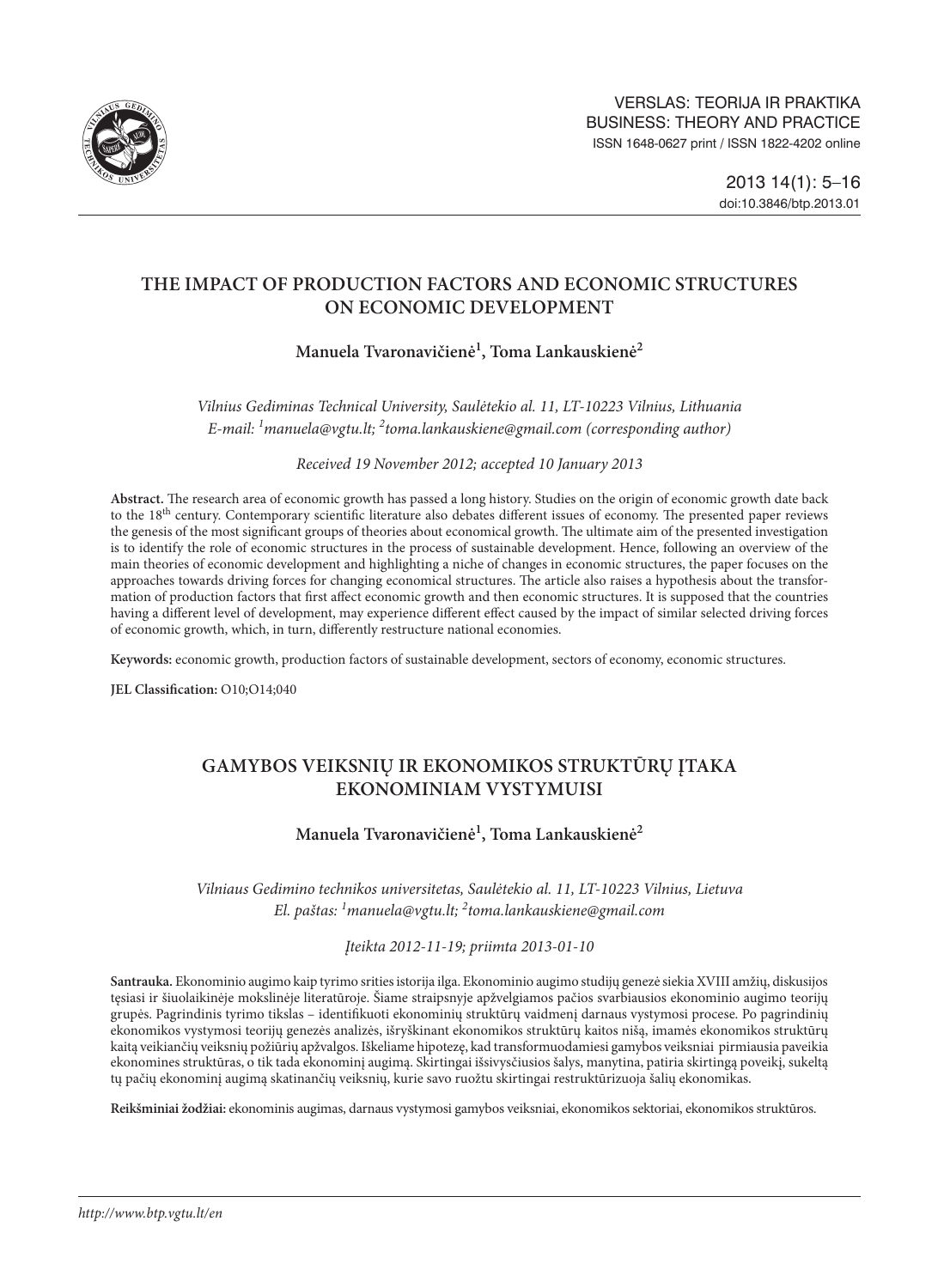### **Introduction. Sustainable economic growth: emphasis on driving Forces and a mode of economic growth**

The scientists investigating economic growth devote close attention to production factors affecting the development of national economies (e.g. Bond *et al.* 2010; Sarkar 2007; Briec, Cavaignac 2007; Kosempel 2004) and focus on fluctuations in the sectors of economy (e.g. Jaimovich 2011; Halkos, Tzeremes 2008; Tanuwidjaja, Thangavelu 2007; Sonobe *et al.* 2004). An ongoing discussion generates how different factors affect economic growth, sustainable development and transformation of separate sectors of the taken economies (e.g. Karnitis 2011; Grybaite 2011; Stańczyk 2011; Korsakiene *et al*. 2011; Balkyte, Tvaronaviciene 2011; Tvaronaviciene, Lankauskiene 2011; Tvaronaviciene 2012; Tvaronaviciene, Grybaite 2012; Kaźmierczyk 2012). Since the variety of approaches and theories coexist, have a look at the genesis of the main theories to identify the interrelation of economic growth (partly sustainable development), production factors and economic structures. Economic growth is unanimously measured by percentage change in GDP or GNI per capita from one year to another. Economic development acquires an additional dimension specifically necessary to sustain the standard of living through changing driving forces and a mode of economic growth. To put in other words, economies raising their GDP or GNI per capita through exploiting their national natural resources are not considered as sustainably growing. Sustainable economic growth nowadays is associated with an increase in living standards through economic progress, the development of knowledge based and innovation susceptible sectors, but not with exploiting nonrenewable natural resources, which as a rule, are controlled by the limited groups of societies. Hence, at present, economic growth is being analyzed in light of aims for sustainable development, despite the goal of economic development remains the enlargement of asset creation speed (Clark 1990) and acceleration of competitive human well-being creation (e.g. Balkyte, Tvaronaviciene 2010; Lankauskiene, Tvaronavicienė 2011). It can be claimed that difference between economic growth and sustainable economic development lies in an adopted approach – purely quantitative or considering qualitative changes ( e.g. Pisani, Jacobus 2006; Ciegis, Ramanauskiene 2009; Ruchi 2009; Lankauskiene, Tvaronaviciene 2012).

#### **1. Genesis of theories about economic growth**

The concept of sustainable economic growth emerged much later in comparison with the area of research on economic growth. One of the most prominent classics of economic growth theory was Adam Smith whose famous book *An Inquiry into the Nature and Causes of the Wealth of Nations* was issued in 1776. He argued that the enlargement of production rather than the trade sector would create

greater wealth in the country. Market forces, named "an invisible hand of the market", are better regulators than the state (Willis 2005). Smith considered work specialization as proxy for increasing productivity. Hence, according to Smith, economic development can be related to the process of specialization and diversification of the economic sector. Later, Allyn Young (1928) wrote that "industrial differentiation was and remained the type of a change characteristically associated with the growth of production" (Lankauskiene, Tvaronaviciene 2012). Similarly, Landes (1969) claimed that the most evident effects brought about by the Industrial Revolution were an increase in the variety of products and occupations and gains in productivity (Jaimovich 2011). Another classic was David Ricardo. He introduced the concept of a "comparative advantage" of countries. According to his theory, countries should concentrate on producing and then selling goods to have advantage in producing their assets such as land, mineral resources, labour, technical or scientific expertise. Ricardo suggested that in comparison with producing everything such a way was more beneficial to national economic growth (Lankauskiene, Tvaronaviciene 2012). In 1936, the British economist John Maynard Keynes published the *General Theory of Employment, Interest and Money*. The argument put forward by Keynes was that the free market was not necessarily positive force as many who followed Adam Smith believed. Keynes explained that real investment was the key to growth, i.e. investment in new (rather than replacement) infrastructure projects. He asserted that such kind of investment would have a positive effect on job creation and further generation of wealth (Willis 2005; Todaro, Smith 2011; Lankauskiene, Tvaronaviciene 2012).

It can be noticed that the state plays an important role in different approaches of economic growth. The state can even act as an interventionist having a profound impact on further development. The theory of Marxism provides the following stages of development: ancient feudalism, capitalism and socialism (Willis 2005). Another distribution of development theories is based on continental models (e.g. Lee 2006; Todaro, Smith 2011;Lankauskiene, Tvaronaviciene 2012).

The following groups of growth and development theories could be suggested after a vast amount of a relevant analysis of scientific literature considering post -1945 development theories: linear stages-of-growth theories, the theories and patterns of structural changes, the international dependence revolution, the neo-classical free-market counterrevolution, the new growth theory, the unified growth theory (Todaro, Smith 2011; Lankauskiene, Tvaronaviciene 2012). The above presented groups theories will be characterized below in the paper devoting more attention to the linear stages-of-growth and patterns of structural changes. Reasons for the mode of focus will be explained respectively.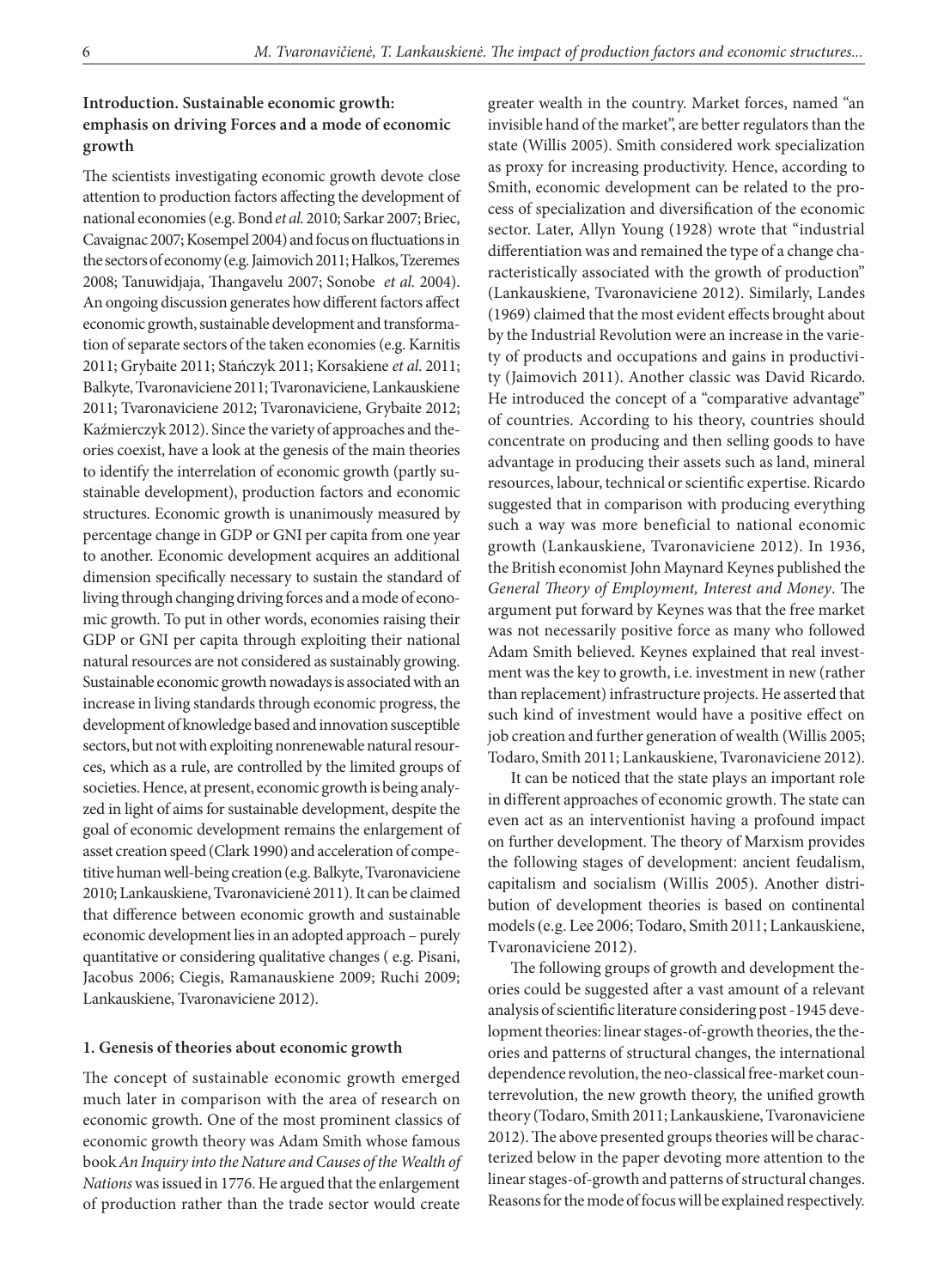### **2. Structural change in the theories of economic growth**

One of the most known representatives of linear stagesof-growth theories is W. Rostow stating that a country has to accumulate the needed amount of savings in order for the country to take the stage of take–off as the path from underdevelopment (traditional society) to self-sustaining growth (Rostow 1960; Todaro, Smith 2011; Lankauskiene, Tvaronaviciene 2012). The idea of the importance of economic sectors has been incorporated into his model. Rostow provided a traditional society (the one that has not reached the stage of self-sustaining development or even take– off stage) based on agriculture (Todaro, Smith 2011; Lankauskiene, Tvaronaviciene 2012). The take-off stage included the features of technical innovation, changes in international economic development, investments and savings accumulation, a substantial manufacturing sector and appropriate institutional arrangements, e.g. a banking system. The maturity phase has to contain the extended range of technology and 10–20 percent savings of national income. The stage of development – the age of mass consumption - provided widespread consumption of durable goods and services and increased spending on welfare services. It was supposed that all advanced countries had passed the stage of "take-off into self-sustaining growth". Underdeveloped countries that were still in either the traditional society or at the "preconditions" stage had only to follow a certain set of rules of development to take off in their turn into self-sustaining economic growth (Theobald 1961; Willis 2005; Todaro, Smith 2011; Lankauskiene, Tvaronavičienė 2012). The theory of stages provided by Rostow is usually taken as "the pre-eminent theory of development through the early 1960s" (Dietz 1983; Todaro, Smith 2011; Lankauskiene, Tvaronaviciene 2012). One of the principal strategies of development necessary for any take-off was the mobilization of domestic and foreign savings in order to generate sufficient investment to accelerate economic growth (Todaro, Smith 2011; Lankauskiene, Tvaronaviciene 2012).

Economic mechanism by which more investment leads to more growth can be described in terms of the Harrod-Domar growth model, today often referred to as the AK model based on a linear production function. The main question elaborated by Harrod and Domar was about the circumstances under which economy could be capable to achieve steady growth. The authors viewed instability in economic growth as a result of failure to equate a "warranted" and "natural" rate of growth. The warranted rate of growth is dependent on the savings rate and given capital requirement per unit of output. The natural rate is the maximum long-run sustainable rate of growth (Ruttan 1988; Todaro, Smith 2011). To grow, economies must save and invest a certain proportion of their GDP. The more they can invest, the faster they can grow. However, the actual rate they can grow for any saving and investment is the amount of an additional output obtained from an additional unit of investment (Todaro, Smith 2011; Lankauskiene, Tvaronaviciene 2012).

The structural-change theory concentrates on the process through which underdeveloped economies transform their domestic economic structures from traditional subsistence agriculture to more modern, more urbanized and more industrially diverse manufacturing and service (Todaro, Smith 2011; Lankauskiene, Tvaronavičienė 2012). W. Arthur Lewis, John Fei, Gustav Ranis (Choo 1971; Todaro, Smith 2011; Lankauskiene, Tvaronaviciene 2012) are the economists associated with the elaboration of the structural-change theory.

According to, e.g. Lewis, the structure of economic sectors, especially the development of manufacturing (in terms of employment) is closely related to the process of economic growth (Lewis 1955; Todaro, Smith 2011; Lankauskiene, Tvaronaviciene 2012). Other economies attributed to the stream structural-change theory also claimed that economies should shift their path from agriculture to manufacturing.

Like the earlier introduced Lewis model, the patterns of the development analysis of structural change focus on the sequential process through which the economic, industrial and institutional structure of underdeveloped economy is transformed over time to permit new industries to replace traditional agriculture as the engine of economic growth. However, in contrast to the Lewis model and the view on the original stages of development, increased savings and investment are perceived by the patterns of development analysts as necessary but not sufficient conditions for economic growth. In addition to the accumulation of capital, both physical and human, a set of interrelated changes in the economic structure of the country are required for the transition from a traditional economic system to a modern one (Todaro, Smith 2011). The major hypothesis of the structural change model is that development is an identifiable process of growth and changes the main features of which are similar in all countries. However, the model does recognize that differences can arise among countries in the pace and pattern of development, depending on their particular set of circumstances. The factors, influencing the development process include the endowment and size of national resources, governmental policies and objectives, the availability of external capital and technology and the international trade environment (Todaro, Smith 2011; Lankauskiene, Tvaronaviciene 2012).

As mentioned above, the other theories of growth can be grouped into the clusters of the international dependence revolution, the neo-classical free-market counterrevolution, the new growth theory and the unified growth theory. In the context of our paper, we only mention the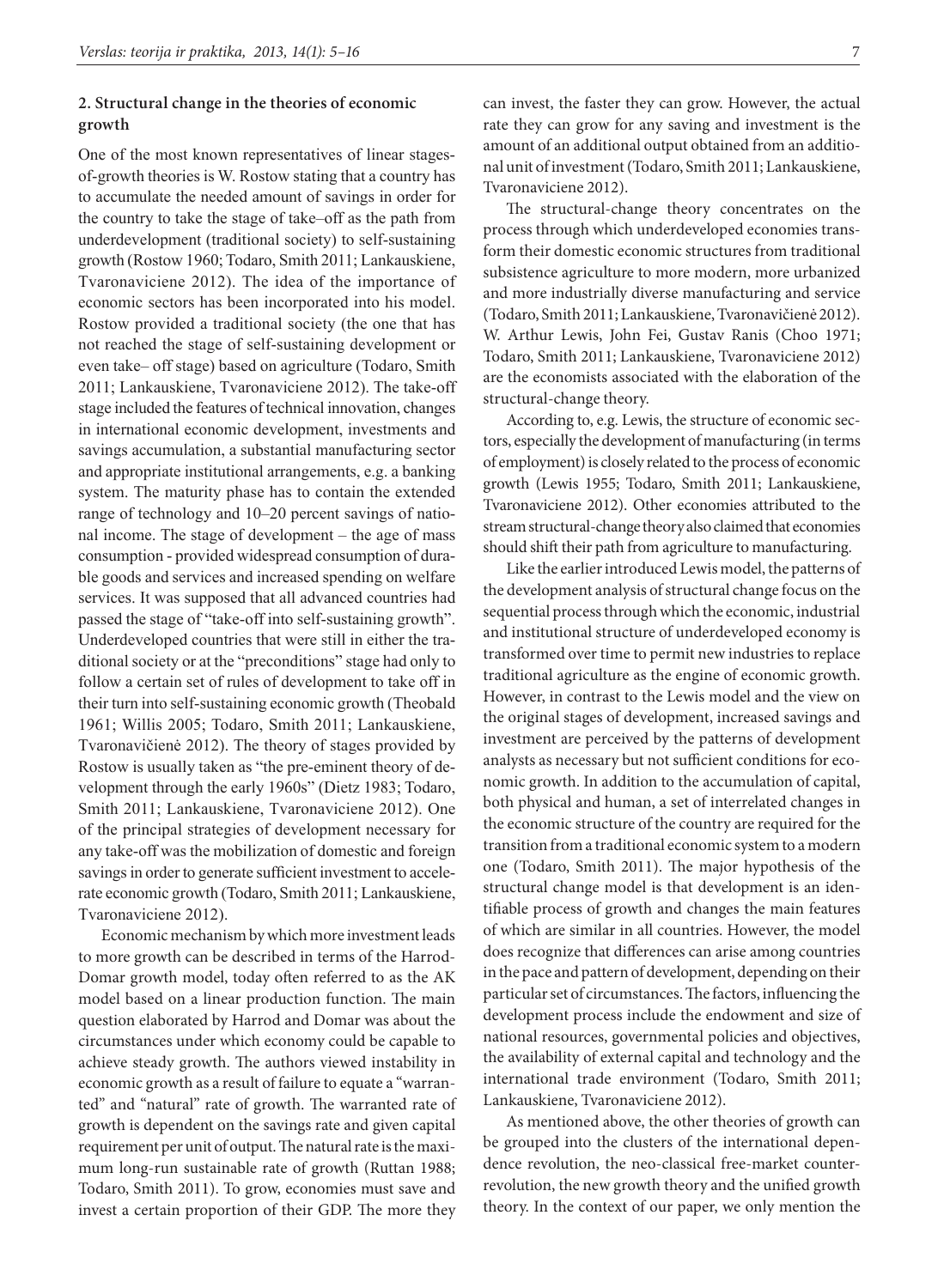main representatives of those theories and then switch back towards production factors and economic structures. Robert Solow, the Nobel prize winner, is a famous theoretic of economic growth. Despite some criticism (e.g. Prescott, 1988; the Solow's model have become a classical example of economic growth. Solow focused on investigating the impact of the patterns of capital, labour and technology on economic development taking into account investment and capital depreciation processes (Solow 1988). Later, the theory of endogenous growth appeared (King, Rebelo 1993; Eltis 2000; This theory as well as the latest unified growth theory (Galor 2010) in principle did not indicate new driving forces of economic growth.

## **3. Sustainable economic growth through the lenses of economic structures: interrelation of production factors and economic structures**

After the overview of the main theories about economic development we have came to the conclusion that despite the variety of economic growth theories, rather limited scope of factors affecting the development of economies are being distinguished. The theories differ in conceptual approaches towards the processes of economic growth and the role of certain factors. The list of factors, as mentioned above, is comparatively limited. As economic growth is hardly possible without parallel change in economic structures, we raise a hypothesis that factors affecting economic growth first influence economic structures. It is assumed that differently developed countries, experience different effect caused by the impact of the same selected driving forces of economic growth, which, in turn, differently restructure economic structures.

In order to verify the hypothesis, review the latest economic literature listed in the database of the Web of Sciences. In this case, we can find that a group of authors claims that an industrial structure evolves with economic development. They provide evidence indicating that since the reform and opening up of economy in 1978, China has undergone rapid economic growth and dramatic industrial restructuring with the proportion of primary, secondary and tertiary industry changed respectively from 28%, 48% and 24% of GDP in 1978 to 11%, 49% and 40% in 2008. Using panel data collected from 31 provinces for the past three decades, this paper has empirically examined the relationship between economic growth and the industrial structure. Based on the results from the unit root test, co-integration test and Granger causality test, the article concludes that two variables are order-1 integrated, short-run economic fluctuation causes the disproportion of the industrial structure while long-run bidirectional causal relationship exists between the disproportion of the industry structure and economic aggregate fluctuation. This paper has also investigated the

determinants of Chinese industrial structure and found that influential factors include per capita GDP, domestic consumption propensity, urban–rural disparity, the scale of labour force and capital stock, property right protection and administrative effectiveness (Dong *et al*. 2011).

Another paper proposes an economic model for analyzing dynamic interaction among capital accumulation, the economic structure and preference in a perfectly competitive economic system. The system consists of three sectors: agriculture, industry and service. A typical consumer's utility is dependent on the consumption of agricultural and industrial goods, services, housing and wealth. The size of the territory is given and public land ownership is assumed. The model presented in this study is influenced by the structural approach provided, for example, by Leontief, Sraffa and Pasinetti. Traditional models of neoclassical growth such as the Solow-Swan one-sector model, the Uzawa two-sector model and Ricardian models of Samuelson and Pasinetti, may be considered from a structural point of view as special cases of the model discussed in this study (Zhang 1996).

With reference to co-integration tests, another paper estimates the long-run relationship between real per capita GDP, per capita stock of physical capital, measures of financial development and financial structure (Luintel *et al*. 2008). The results are quite revealing. First, for the majority of sample countries, financial structure appears significant to explain economic growth (Luintel *et al.* 2008). The relationship between financial structure and economic development can be examined on the basis of the competing theories of financial structure and include bank-based, market-based and financial services, the law and finance. They are being briefly discussed in what follows (Luintel *et al.* 2008). A large body of empirical literature has attempted to evaluate this debate. Early studies focus on the UK and US as market-based systems versus Japan and Germany as bank-based systems (). They rigorously compare and contrast the country-specific financial structure, that is, an assortment of financial markets, instruments and intermediaries in operation, and conclude that financial structure is important for economic growth. However, Goldsmith (1969), highlighting their shortcomings, argues that these four industrialized countries have resembling real per capita income levels and historically share similar growth rates.

Consequently, it is hard to attribute their analogous growth rates to the alternative forms of either the bankbased or market-based financial system. Similarly, assert that although UK, US, Germany and Japan did experience the periods of divergent growth rates, nonetheless, "it is very difficult to draw broad conclusions about bank-based and market-based financial systems from only four countries". They argue that the empirical assessment of the role of financial structure should be based on a broad dataset that encompasses wide-ranging national experiences (Luintel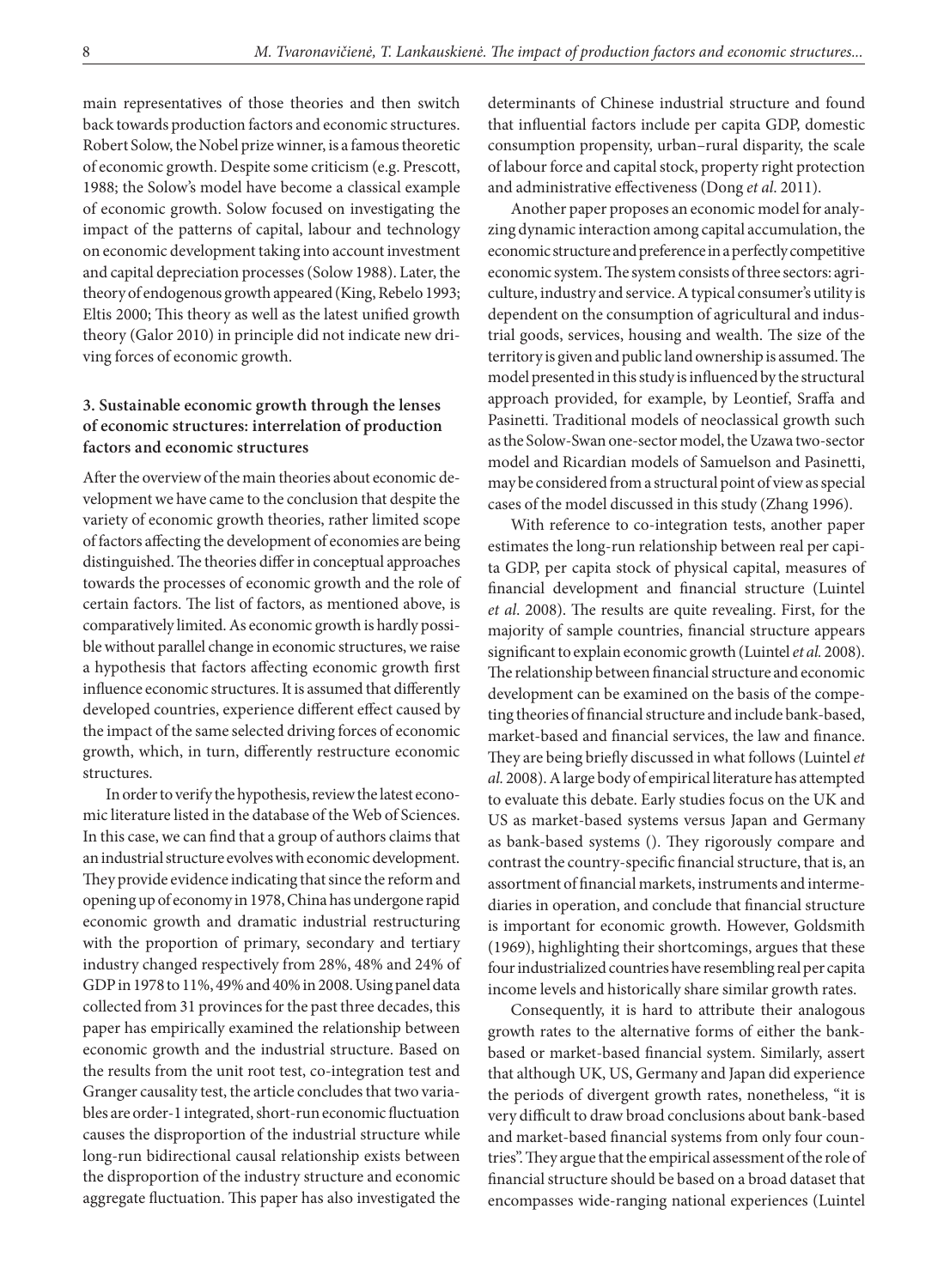*et al.* 2008). The bank-based theory emphasizes a positive role of banks in development and growth and stresses the shortcomings of market-based financial systems. The theory claims that banks can finance development more effectively than markets in developing economies, and, in the case of state-owned banks, market failures can be overcome and the allocation of savings can be undertaken strategically (Luintel *et al.* 2008). By contrast, the marketbased theory highlights the advantages of well-functioning markets in promoting successful economic performance, and stresses the problems of bank-based financial systems. Big, liquid and well-functioning markets foster growth and profit incentives, enhance corporate governance and facilitate risk management, diversification and customization of risk management devices (Luintel *et al.* 2008). The third theory of financial-services stresses the key financial services provided by financial systems. Financial services are crucial to creating a new firm, industrial expansion and economic growth. This theory is actually consistent with both bank-based and market-based views. Although it embraces both, it minimizes their importance in that the distinction between bank-based and market-based financial systems matters less than it was previously believed (Luintel *et al.*  2008). The standard econometric specification of growth models in cross-country studies regresses real per capita GDP growth on a number of growth determinants. Our approach is time series. Given the non-stationarity of data, the co-integrating (long-run) relationship between output, physical capital stock, financial development and financial structure are estimated. Our basic specification is (Luintel *et al.* 2008):

### logt(Q/L)=a0+a1logt(K/L)+a2logt(FS)+a3logt(FD)+e1, (1)

where, Q is output, L is labour, K is physical capital stock, FS and FD are the measures of financial structure and financial development respectively, e1 is the error term. In empirical estimations, we use real per capita output (YP) and real per capita capital stock (KP), since consistent time series on labour force do not exist for most of our sample countries. A high value of FS means a system that is more of a marketbased variety while a lower FS means more of the bankbased system (Luintel et al. 2008). Eq. (1) is an empirical model of our benchmark. From a theoretical perspective, this can be viewed as a generalized Cobb–Douglas production function where financial development and financial structure account for total factor productivity (Luintel *et al*. 2008). Our sample consists of low and middle income countries representing different stages of development and economic structures. They also share significantly different experience of growth. It is, therefore interesting to formally test if it is valid to pool the dataset of these countries. This is important not least because there is a growing concern about the panel and cross-section tests, in that they neglect cross-country heterogeneity (Luintel et al. 2008). We find evidence of significant cross-country heterogeneity in the relationship between financial development, financial structure and economic growth. The tests show that data on the countries displayed in our sample cannot be pooled (Luintel et al. 2008). We also examine how the effects of financial development and financial structure change when (i) countries become economically more developed and get richer; (ii) the financial structure of countries develops and converges to that of the US; (iii) the level of the overall financial development of countries converges to that of the US. The main policy message that emanates from our analyses is that financial structure matters for economic growth (Luintel et al. 2008).

One more paper indicates that changes in social structures occurring during the process of economic growth can be considered direct consequences of this process, while other changes are caused by factors such as technological progress affecting simultaneously social structures and growth. The author focuses on that part of the circular argument that goes from growth to social structures (Bourguignon 2005). It does not consider the effect of social changes on growth. It is attempted to isolate the pure "income effect" in the evolution of social structures and to disentangle the effect of economic growth from the effect of other factors in observed changes in social structures (Bourguignon 2005). First, the nature of statistical relationships existing between social indicators and development across countries and/or across periods is being examined, further the theoretical models of the effect of economic growth on social structures with an emphasis on several dimensions of social differentiation and on economic inequality is being scrutinized. Next, the author (Bourguignon 2005) focuses on empirical evidence for supporting this structural view of the consequences of growth for social structures. The conclusion is that emphasis has to be put on the importance of sector shifts, the role of the market in integrating economy and society and the social costs of sector adjustment (Bourguignon 2005).

The following paper examines the economic implications of demographic change in the Chinese context. The equation for growth is being extended by the authors incorporating age structure dynamics and applied to data for the period 1989–2004 at Chinese provincial-level. It was found that changes in demographic structure, especially the contribution of fertility decline to lower youth dependency, have helped in fuelling economic growth in China since 1989. The effect of demographic change on income growth operates mainly through its impact on steady state income levels and the effect of age structure is more pronounced in provinces that are more open to market forces. It was also established significant feedback effect of economic growth on demographic behaviour through the mechanisms of birth rates, marriage age and life expectancy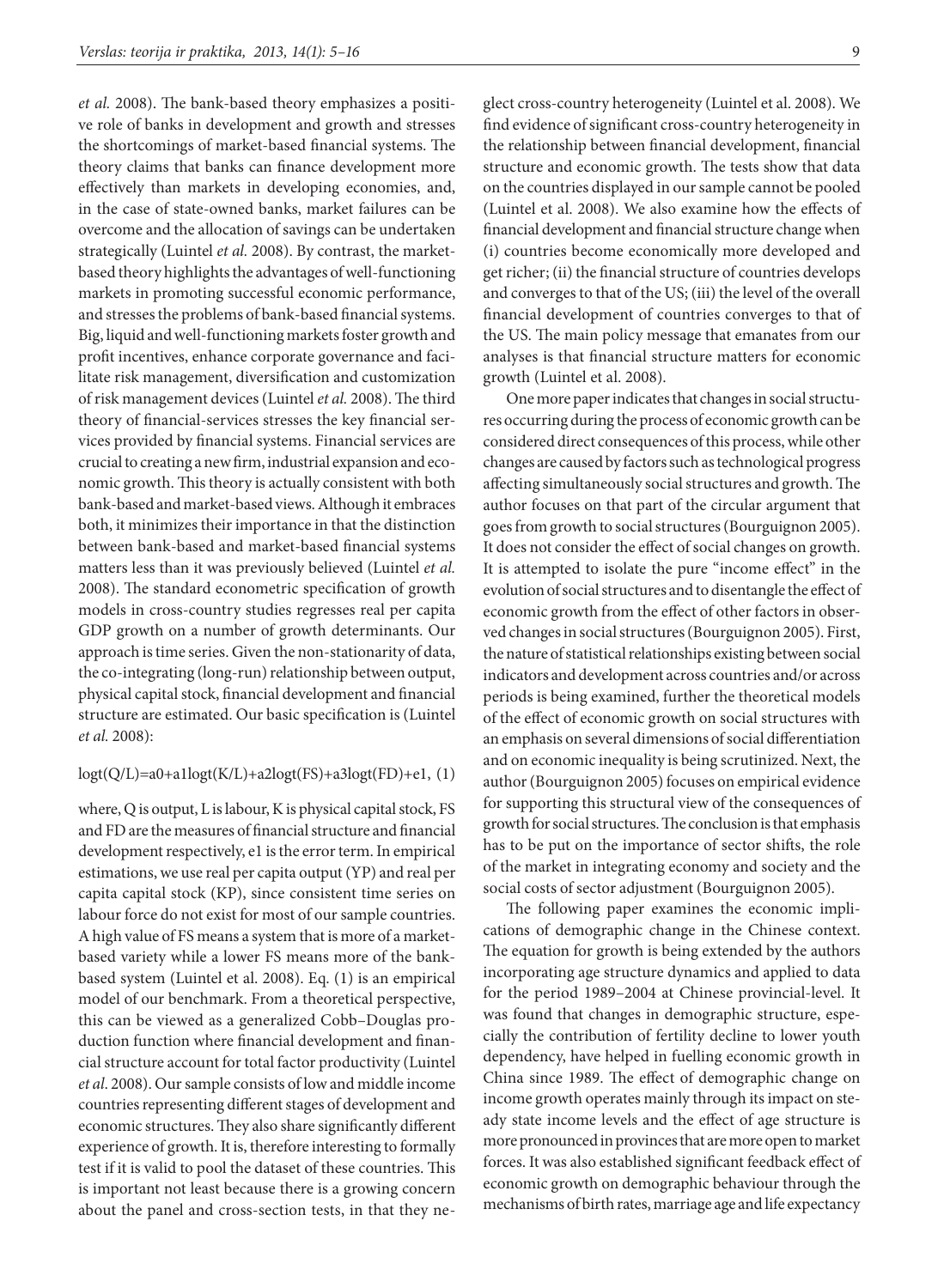(Wei, Hao 2010). During recent years, there has been an increasing awareness of the explanatory power of variables in the population age structure concerning regression to economic growth. A new cross-country regression model for the effects of changes in the age structure on economic growth has been estimated. The new model has been used and recent probabilistic demographic forecasts for India to derive the uncertainty of rates for predicted economic growth caused by uncertainty about demographic development (Prskawetz *et al.* 2007).

Even though the phenomenon of structural change is as old as the very problems of economic development, up to now, the term 'economics of structural change' has been practically unknown. The enormous heterogeneity of studies in this area, inherently related to the complexity of the matter, does not lend itself easily to a unified approach, and only recently there have been some attempts, e.g. by Baranzini and Scazzieri in 1990 and Landesmann and Scazzieri in 1996 (Silva, Teixeira 2008) to organize the theoretical approach in a systematic manner. Second, the terms 'structure' and 'structural change' are widely used in economic research under very different meanings which, in many cases, have no connection with 'structural change analysis' (Silva, Teixeira 2008).

As shown in Fig. 1, during the last few decades, more precisely from the *late 1980s onwards, there has been a growing interest* in structural change analysis. The rising importance of this approach is also related to the establishment, in 1990, of a new journal highly dedicated to the topic — *Structural Change and Economic Dynamics*.

Publications on the economics of structural change were analyzed in terms of eleven main topics selected on the basis of the undertaken literature review. The selected topics cover (1) development, (2) technical change and innovation, (3) convergence and growth, (4) economic fluctuations, (5) international trade, (6) employment and migrations, (7) industrial dynamics, (8) institutions and policies, (9) regional and urban economics, (10) measurement and methods, (11) environment and sustainability (Silva, Teixeira 2008).

The findings (Fig. 2) reveal that the marked rise in papers aimed at discussing structural change analysis in the more recent period is accompanied by a change in the main topics of the analysis explored. Along with 'convergence and growth' that remains the most relevant category throughout the period under study, but which has recently lost ground, there is a notable increase in 'international trade', 'technical change and innovation' and the topics of analysis the importance of which has been continuously rising and is particularly relevant in more recent years (Silva, Teixeira 2008).

The results of bibliometric research have helped in deriving a picture of the overall evolution of structural change analysis from its ancient roots (1700s–1890s) to the more recent period crossing the chronological dimension and type of research proceeded (appreciative, historical, empirical and formal). Based on the number of citations, Fig. 3 reflects the most influential contributions in the field (e.g., Pasinetti, Leontief, Goodwin, Nelson, Freeman, Dosi, Schumpeter) together with an indication of the main topics of analysis, more significant research clusters (Marxian



**Fig. 1.** The evolution of the relative weight of articles to structural change in the total articles published in Econlit, 1969– 2005. Note: The line results from dividing the number of papers on structural change by the total number of papers published in each year in journals indexed in Econlit. Just as a reference, the number of papers published under the heading of 'structural change' totalled 1247 between 1969 and 2005, whereas the corresponding number for all areas is 453457 (Silva, Teixeira 2008)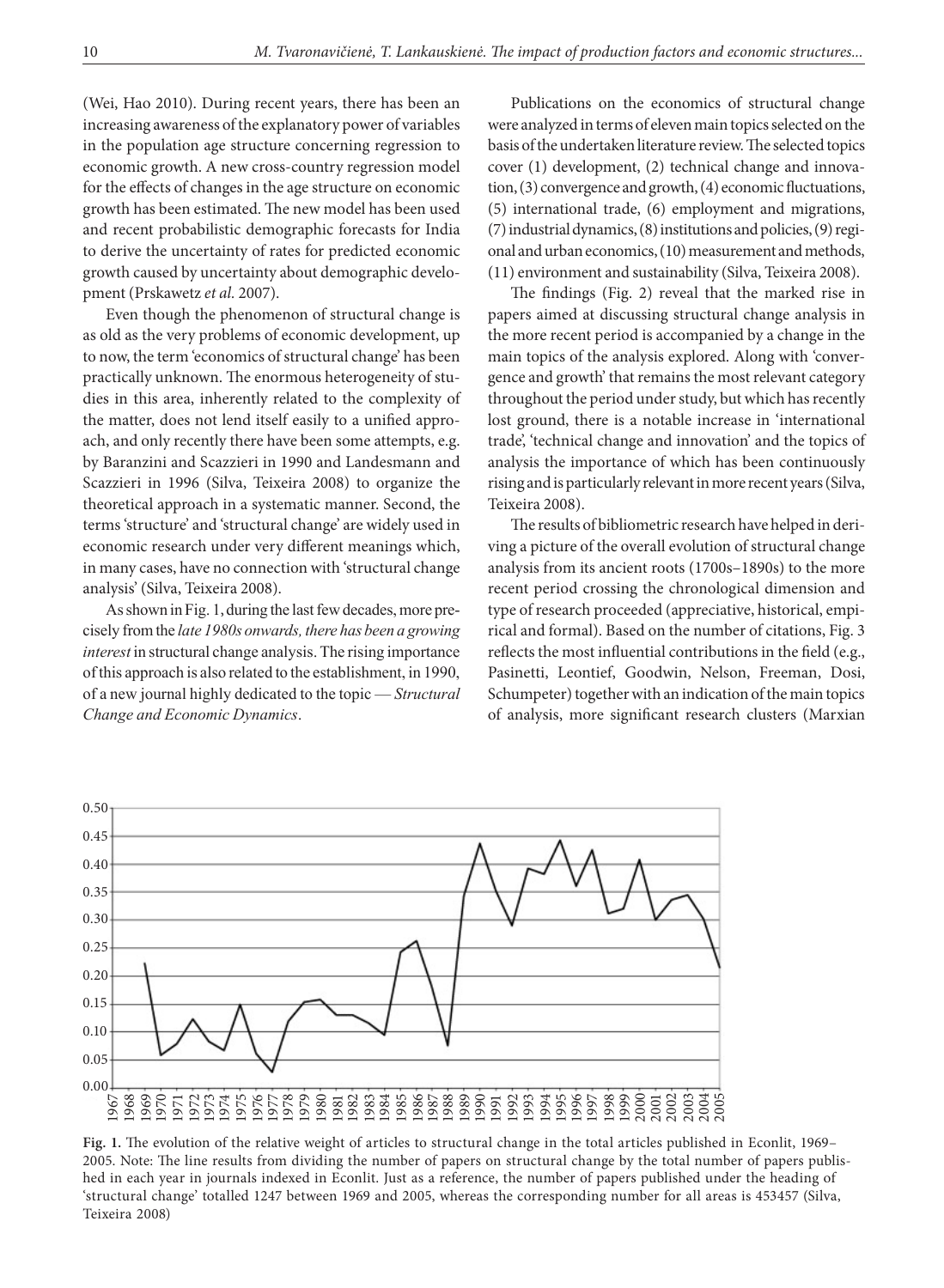

**Fig. 2.** The distribution (%) of papers on structural change by JEL codes. Source: Authors' own computations based on articles published in the journals collected from the Econlit database, 1969-2005 (n = 910) (Silva, Teixeira 2008)

school, new school and development, 'traverse', neo-schumpeterian and evolutionary, environment) and links among (clusters of) researchers that are further provided in the following sections. Another source presents, in addition, an illustration of the strategy designed for organizing relevant literature used in the present paper. Following a brief characterization of the earlier foundations of structural change analysis (Section 3), investigation (and discussion) into relatively separate fields of pure theoretical and applied/ historical approaches within the realm of structural change analysis is pursued (Sections 4 and 5). Then (Section 6), the analysis of a more recent period marked by a strong rise of interest in the field and a change in the main topics of research is performed (Silva, Teixeira 2008).

Both methodologies are congruent with relating the recent rise of interest in structural change analysis with an attempt to develop an alternative approach to the mainstream economic theory when analyzing the relationship between technical change and economic growth. Not only do technological issues gain increasing relevance during the period under study, but also the most influential authors/ studies can be seen as strong representatives of such a new perspective in the study of technological change. Furthermore, our analysis shows that the 1990s witnessed increasing relevance of formal work, which is in close agreement with the attempt to consolidate this new approach as an alternative to the rigorous modelling framework of neoclassical economics. Evidence concerning more recent years does not confirm this tendency, although it refers only to a half of the decade, which might reflect the strong impetus towards empirically led work prompted by the emergence of the New Economy and its impact on the overall workings of the economic system (Silva, Teixeira 2008).

Along with a relative deficit of formal work, our analysis also reveals that most contributions put great emphasis on technology-driven growth (although combined with factors such as institutional change and industry dynamics), lacking an appropriate (micro-based) treatment of the demand side. The development of a dynamic theory of demand and its connections with the formal treatment of structural and technological change seems, therefore, to constitute a highly promising avenue for future research (Silva, Teixeira 2008).

German economy is export-oriented, and therefore Germany's export is primarily based on manufacturing products. As the lion's share of exports is concentrated in only four manufacturing sectors, we have singled them out as the 'export core' and separated it from the rest. Our conjecture was that total as well as sector output and employment are differently affected by structural change in these two manufacturing subsectors where a special interest in their impact on business-related services has been taken (Franke, Kalmbach 2005). To inquire about these questions, an input–output framework has been employed by the authors. One advantage of this approach is that it allowed them to evaluate the role of technological change, at least insofar as it is represented by input–output coefficients. In addition, the influence of increasing import penetration on intermediate demand could be assessed. As a matter of fact, on the basis of the German input–output tables for 1991–2000, both factors were shown to have significant consequences for economic activity. Import penetration had generally negative effects on output while the effects of technological change were mostly positive with the notable exception of the subsector 'other manufacturing', for which it turned out to be negative (Franke, Kalmbach 2005).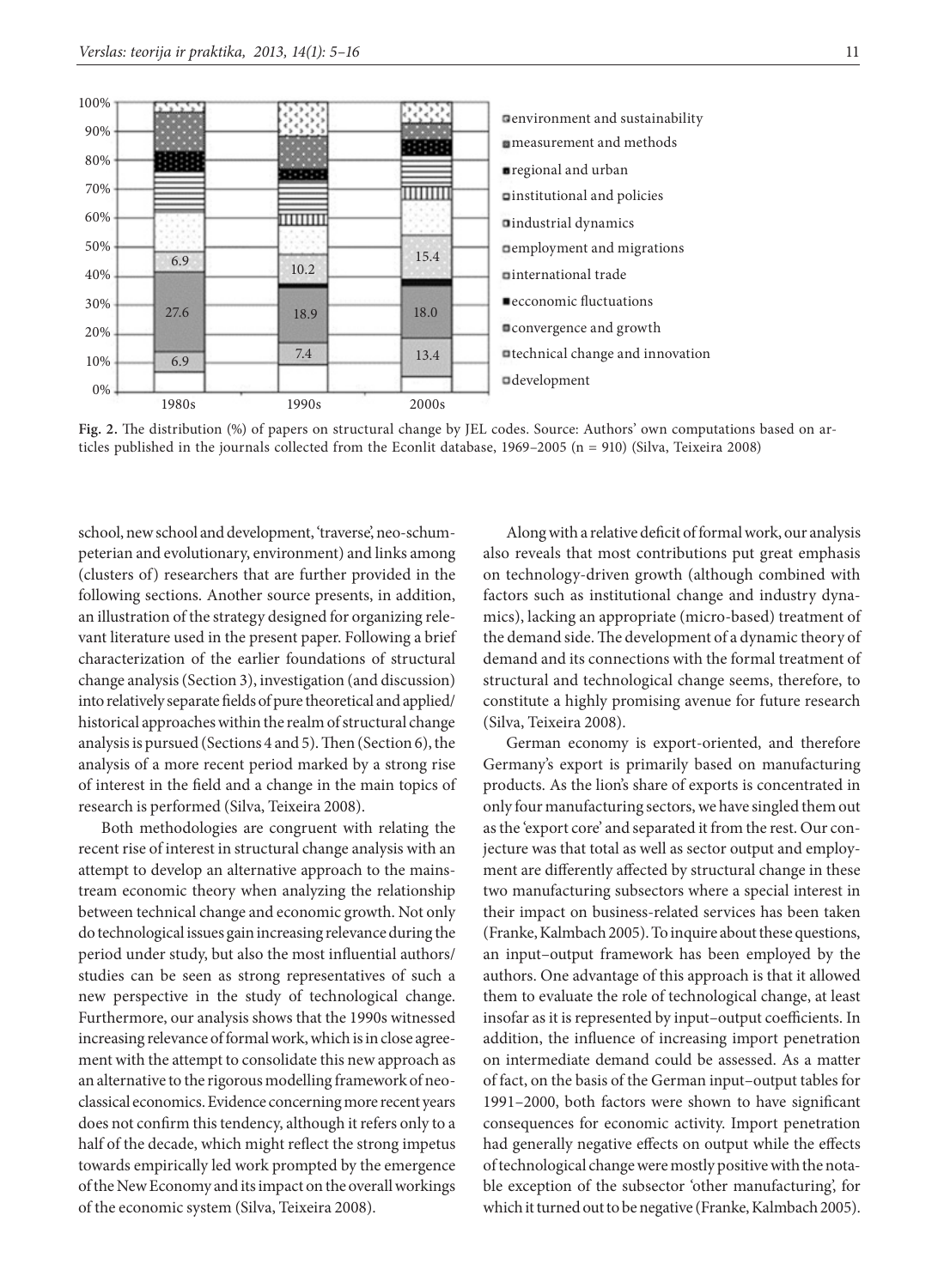Technological change had a particularly strong positive impact on business-related services. In the decomposition of the growth rates of the sector output, up to the one-third (for business-related services in a narrow sense) or even almost one half (for business-related services in a broader sense) of the growth of these subsectors could be attributed to economy-wide changes in technological input–output coefficients. This is even more astounding as they grew more than twice as fast as the total economy. As the authors have used commodity-by-commodity input–output tables, the explanation given in literature that outsourcing took place cannot be examined. The reason may therefore be found in an increasing necessity for the production of goods themselves to make the use of new and specialized services to preserve competitiveness. Closer investigation into this issue is, however, beyond the scope of the present input–output tables (Franke, Kalmbach 2005). In the second part of the paper, a series of experiments has been conducted. In the main series, the authors focused on hypothetical consequences when certain features of historical structural changes between 1991 and 2000 were assumed to be limited to one of the manufacturing subsectors while the rest of economic data maintained its base-year values. Several scenarios of such isolated structural change were considered. In the simplest, only the technological coefficients of the chosen sector are permitted to change. The other scenarios include changes in import and export shares and (simple form of) induced investment. Solving respective models for the initial and final years, differences in output and employment can, by construction, be attributed to selected variables (Franke, Kalmbach 2005). For ISC both in the export core and other manufacturing even an elementary technological scenario had a clearly positive effect on the total output. If ISC in the export core additionally takes international trade and induced investment into account, positive effects from the shares of increasing export of this sector markedly dominate negative effects from its increasing import shares. The output growth rates of business-related services more than doubled. In contrast, the same scenario for ISC in other manufacturing affects their output results from the technological scenario only very moderately; nevertheless, this outcome is still better than negative changes in most of other sectors (Franke, Kalmbach 2005). To sum up, business-related services are unambiguous winners from technological change in manufacturing industries on the one hand and from the export strength of the parts of German manufacturing on the other. Except perhaps for the sector which ISC is assumed to affect directly, they profit the most (in terms of growth rates). With respect to effects from other features of structural change in the manufacturing sector, business-related services still tend to have an advantage over the majority of other sectors. We emphasize that manufacturing is still a decisive component

of German economy. However, it is not a homogeneous sector, but regarding relative weights as well as structural change and its impact on other production sectors, it is useful to distinguish the export core from other manufacturing. Second, it is inappropriate to view the sector of services as a new growth engine. Our analysis revealed that especially the subsector that exhibited by far the highest growth over the 1990s, business-related services, is closely linked to the manufacturing sector and owes a significant portion of its positive performance to the structural change that took place in this part of economy (Franke, Kalmbach 2005).

Figure 3, presented below, shows the prospect of benchmarking industry: transition economies in 2000 and change from pre-transition. Despite the indicated percentage share of employment in industry in most of the countries, the figure shows that the share is assumed to increase along with GDP growth in transition countries during the taken period in the long perspective.

Another contemporary paper has presented a framework for benchmarking structural adjustment in transition economies. A simple model we provide allows us examining both the causes of over-industrialization in centrally planned economies and the pattern of adjustment towards market-based equilibrium during transition. We simulate two channels through which central planning may have led to over-industrialization. These two channels are the preferences of central planners for industrial goods over services and a technological handicap that slowed down the rate of growth in industrial productivity. The results of our simulations suggest that distortion in preferences probably was a more important reason for over-industrialization than the technological handicap (Raiser *et al.* 2004).

Turning to transition, the prediction of rapid deindustrialization obtained from the analytical framework is strongly borne out by evidence. Adjustment in the accession countries has by no means been faster than in the CIS. One major difference in the pattern of adjustment across the region has been changes in agricultural employment. In the richest transition countries, agriculture has shed employment during transition and is now generally smaller than would be predicted by income levels. This might be explained by a relatively high reservation wage among industrial workers due to the existence of a social safety net and relatively high mobility out of temporary unemployment. Thus, workers in advanced countries have preferred the experience of a spell of unemployment to the return to "the village". The opposite is true in most CIS countries where such a safety net was not available and many people have been forced back into subsistence farming (EBRD, 1997) (Raiser *et al.* 2004).

Empirical analysis suggests a number of implications for accession: (1) Structural adjustment in industry is far from complete in all accession candidates. Further downsizing in industry is to be expected in the long run if these countries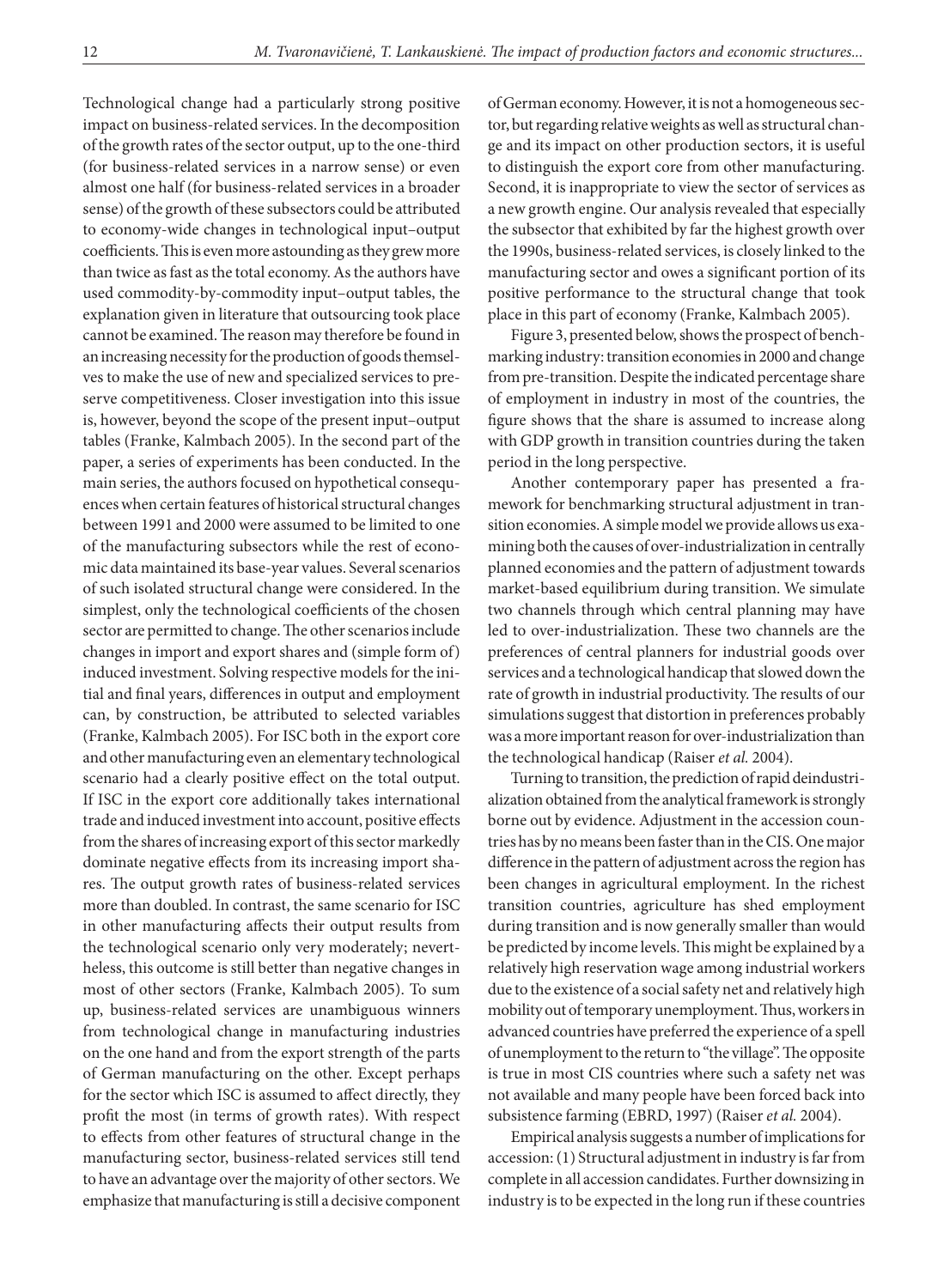

**GDP per capita at PPP in 1995 USS**

**Fig. 3.** Benchmarking industry: transition economies in 2000 and change from pre-transition. (B) Benchmarking industry: accession candidates in 2000 and change from pre-transition. (C) Benchmarking industry: CIS economies in 2000 and change from pre-transition (Franke, Kalmbach 2005)

are to continue to move towards adopting a market economy industrial structure. The pace of adjustment in industry shows the signs of slowing in a number of countries, however. (2) In agriculture, wealthier and more rapidly reforming accession candidates have continued to reduce the shares of their labour forces in agriculture, and are now actually quite close to what is seen in many EU member states. Agriculture has been a particular problem for EU policy making for many years, and this finding suggests that in the long run the impact of accession countries on this problem may not be as great as might have been feared. (3) A number of accession candidates have shares of employment in non-marketoriented services that are significantly greater than would be expected in market economies of similar incomes with potentially significant implications for the public finances of these countries (Raiser *et al.* 2004). Turning to the issue of economic development patterns more generally, the paper raises an interesting hypothesis that the patterns of industrialization may change systematically depending on the date of take-off and the distance to the technological leader in the world. While direct empirical tests of this prediction may be difficult, it would seem worthwhile to conduct further research into the matter and draw implications for development strategies. Thus, as industrialization is no longer available as a major outlet for surplus rural labour, the focus of policies might shift towards creating conditions for employment in services (Raiser *et al.* 2004). The analysis presented in this

paper remains incomplete in several important respects. The model is very simple and suffers from restrictive assumptions. As a heuristic device, it is nevertheless quite powerful. More sophisticated theoretical research has begun, however, to integrate economic growth and structural change into a unified analytical framework Empirically, the derived benchmarks fail to control the effects of economic specialisation in the global market and the availability of natural resources, which may have an important bearing on the allocation of employment. Measures for natural capital across the world have recently been calculated by the World Bank and could be integrated into analysis in future research (for the first attempt see Finally, a closer examination of variations in the patterns of adjustment across transition economies would seem promising regarding dynamic implications of largescale labour reallocation from industry back to agriculture in the CIS in particular (Raiser *et al.* 2004).

One more paper indicates that Turkish exports are subject to structural changes as Turkey integrates into global production networks. Integration, which leads vertical specialization in production and changes in the commodity composition of Turkish exports in favour of non-traditional commodities, paces up during the periods of an economic reform. As the export shares of non-traditional commodities, which have higher import and income sensitivity but lower real exchange rate elasticity, increases, the coefficients of the aggregate export function change accordingly.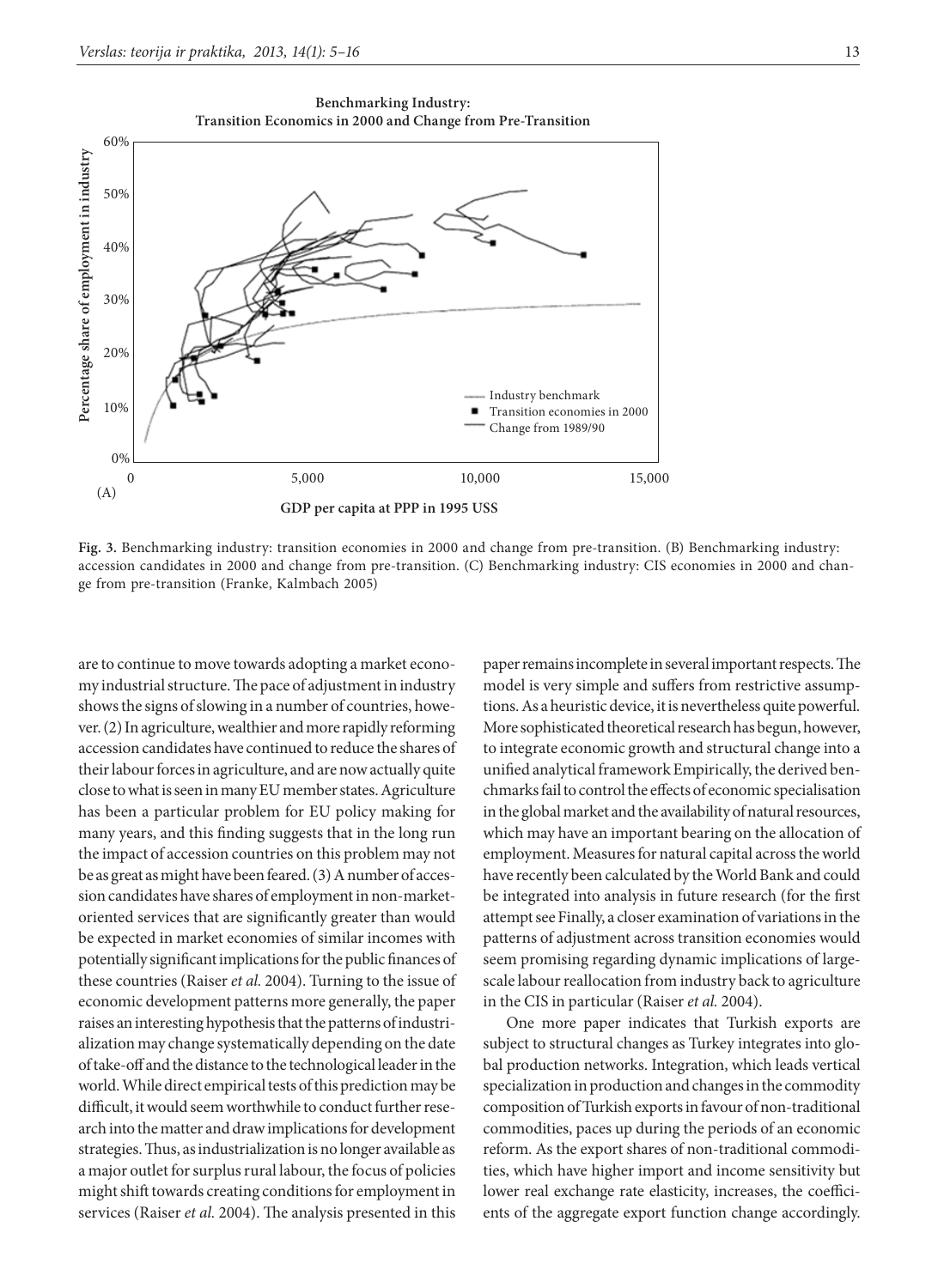Nevertheless, high import and income elasticity of exports imply that the global growth pattern plays a significant role in determining exports of Turkey (Saygılı, H., Saygılı, M. 2011).

### **4. Concluding remarks**

The following observations could be noticed while scrutinizing economic growth and development theories. The analysis of the theories noticeably conveys the profound basement targeted for country development through production factors and structural change.

The process of sectoral diversification and increasing specialization within economy could be found in an idea that dates back to the oldest development theorists. Structural change models and their representatives provide profound ideas that structural changes are needed for the country targeted to reach self-sustained development. According to those theories, development could be reached only by transferring a traditional agriculture sector to the manufacturing sector and then to the diversified sector of services. Another implication considers common structural change patterns of development showing that each country has to overcome in order to reach sustainable development.

To conclude, even though development and economic growth theories may seem contradictory, each of them put emphasis on specific driving forces or factors of economic development. Nevertheless, the factors of production are limited.

The research paper has raised and verified a hypothesis that factors affecting economic growth at the same time affect economic structures. We claim that differently developed countries experience different effect caused by the impact of similarly selected driving forces of economic growth, which, in turn, differently restructure rather widely discussed economic structures the treatment of which, as a respective composition of industrial sectors, seems to us the most productive from the research point of view, since containing limitations revealed above.

The research was partly financed by The Research Council of Lithuania (IEP-01/2012)

### **References**

- Adam Smith. 1776. *An inquiry to the wealth of nations*. Scotland: W. Strahan and T. Cadell, London.
- Balkytė, A.; Tvaronavicienė, M. 2010. Perception of competitiveness in the context of sustainable development: facets of "Sustainable competitiveness", *Journal of Business Economics and Management* 11(2): 341–365.
- Balkyte, A.; Tvaronaviciene, M. 2011. The role of migration for Sustainable developing economy: Lithuania in the EU context, *Journal of Security and Sustainability* 1(2): 133–145. <http://dx.doi.org/10.3846/jbem.2010.17>
- Bond, S.; Leblebiciog, A.; Schiantarelli, F. 2010. Capital accumulation and growth: a new look at the empirical evidence, *Journal of Applied Econometrics* 25: 1073–1099. <http://dx.doi.org/10.1002/jae.1163>
- Bourguignon, F. 2005. The effect of economic growth on social structures, in Philippe Aghion and Steven N. Durlauf (Editors). *Handbook of Economic Growth*. Chapter 27, Volume (B): 1701–1747. ISSN 1574-0684, ISBN 9780444520432, 10.1016/S1574-0684(05)01027-0. [\(http://www.sciencedirect.](http://www.sciencedirect.com/science/article/pii/S1574068405010270) [com/science/article/pii/S1574068405010270](http://www.sciencedirect.com/science/article/pii/S1574068405010270) )
- Briec, W.; Cavaignac, L. 2009. An extension of the multi-output state-contingent production model, *Economic Theory* 39: 43–64.<http://dx.doi.org/10.1007/s00199-007-0308-6>
- Choo, H. J. 1971. On the empirical relevancy of the Ranis- Fei model of economic development: comment, *American Economic Review* 61(4): 695–703.
- Clark, J. R. 1990. *Macroeconomics for Managers.* Boston: Allyn and Bacon, INC.
- Čiegis, R.; Ramanauskienė, J. 2009. Sustainable development and its assessment, *Applied Economics: Systematic Research* 3(2): 143–153.
- Dietz, J. 1983. Theories of development, *Journal of Economic Issues* (Association for Evolutionary Economics) 17(4): 1160–1162.
- Dong, X.; Song, S.; Zhu, H. 2011. Industrial structure and economic fluctuation—Evidence from China, *The Social Science Journal* 48(3): 468–477. ISSN 0362-3319, 10.1016/j. soscij.2011.05.002. ([http://www.sciencedirect.com/science/](http://www.sciencedirect.com/science/article/pii/S0362331911000802) [article/pii/S0362331911000802](http://www.sciencedirect.com/science/article/pii/S0362331911000802))
- Eltis, W. 2000. *The classical theory of economic growth.* Macmillan, Basingstoke. <http://dx.doi.org/10.1057/9780230598201>
- Franke, R.; Kalmbach, P. 2005. Structural change in the manufacturing sector and its impact on business-related services: an input–output study for Germany, *Structural Change and Economic Dynamics* 16(4): 467–488. ISSN 0954-349X, 10.1016/j.strueco.2004.09.001. ([http://www.sciencedirect.](http://www.sciencedirect.com/science/article/pii/S0954349X04000670) [com/science/article/pii/S0954349X04000670](http://www.sciencedirect.com/science/article/pii/S0954349X04000670) )
- Galor, O. 2010. The 2008 Lawrence R. Klein lecture-comparative economic development: insights from unified growth theory, *International Economic Review* 51(1): 1–41. <http://dx.doi.org/10.1111/j.1468-2354.2009.00569.x>
- Grybaitė, V. 2011. Towards measurement of sustainable development: systems of indicators, *Journal of Security and Sustainability Issues* 1(1): 17–24.
- Halkos, G.; Tzeremes, N. 2008. Trade efficiency and economic development: evidence from a cross country comparison, *Applied Economics* 40: 2749–2764. <http://dx.doi.org/10.1080/00036840600970302>
- Jaimovich, E. 2011. Sectoral differentiation, allocation of talent, and financial development, *Journal of Development Economics* 96: 47–60.

<http://dx.doi.org/10.1016/j.jdeveco.2010.07.005>

- Karnitis, E. 2011. Strategy and efficient mechanisms to improve security and sustainability of the natural gas supply in Baltic States, *Journal of Security and Sustainability Issues* 1(1): 3–15.
- Kaźmierczyk, J. 2012. Information technology systems and their impact on the employment level in the polish banking sector, *Journal of Security and Sustainability Issues* 1(3): 187–195.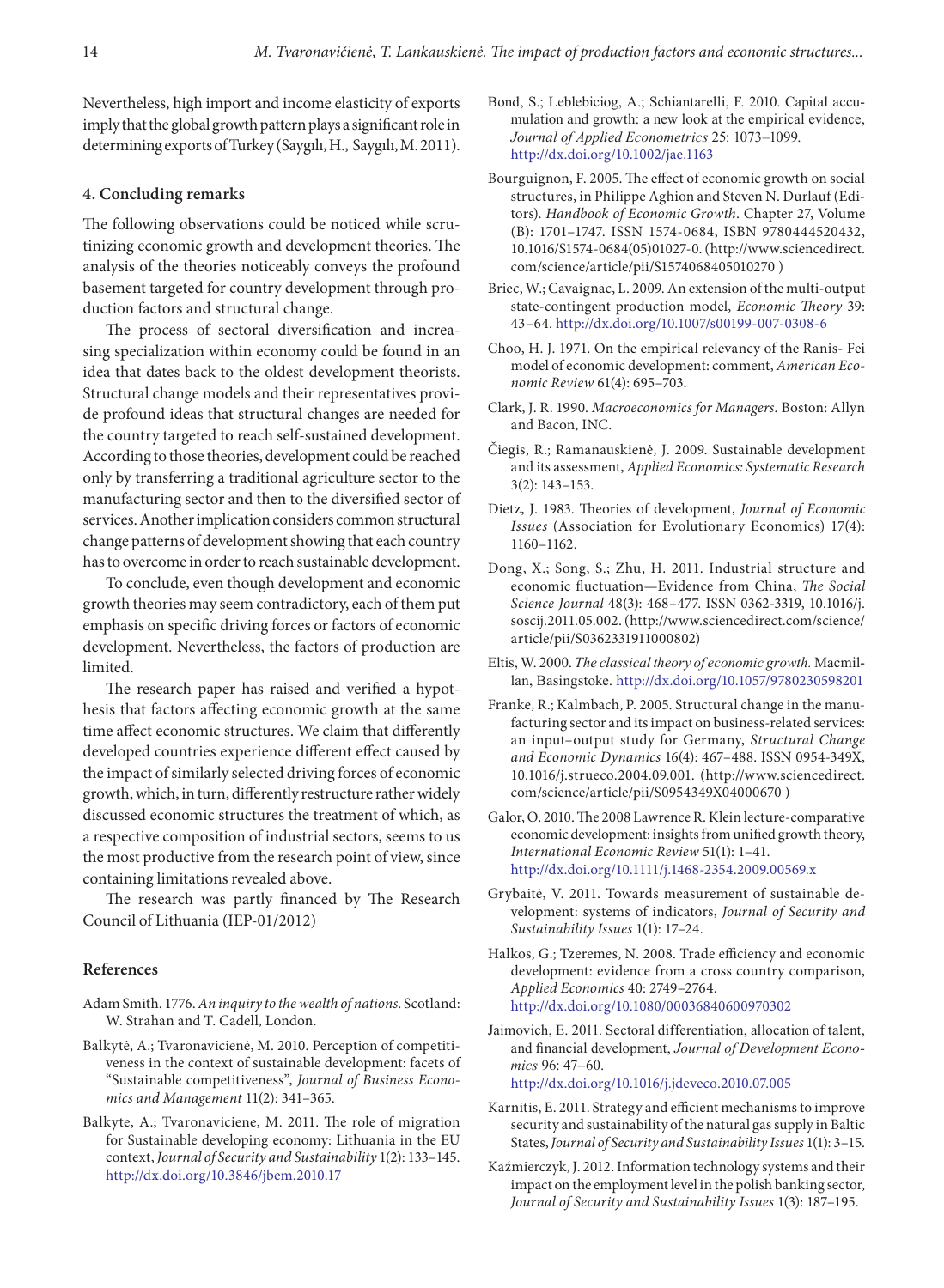- Keynes, J. M. 1936. *The General Theory of Employment, Interest and Money.* United Kingdom: Palgrave Macmillan.
- King, R. G.; Rebelo, S. T. 1993. Transitional dynamics and economic growth in the neoclassical model, *American Economic Review* 83(4).
- Korsakienė, R.; Breivytė, I.; Wamboye, E. 2011. Sustainable development and Human Development Index, *Journal of Security and Sustainability Issues* 1(2): 103–112.
- Kosempel, S. 2004. A theory of development and long run growth, *Journal of Development Economics* 75: 201–220. <http://dx.doi.org/10.1016/j.jdeveco.2003.08.004>
- Landes, D. 1969. *The Unbound Prometheus.* Cambridge University Press, Cambridge.
- Lankauskiene, T.; Tvaronaviciene, M. 2011. Interrelation of countries' developmental level and foreign direct investments performance, *Journal of Business Economics and Management* 12(3): 546–565.
- Lankauskienė, T.; Tvaronavičienė, M. 2012. Production factors and structural changes in economy sectors: genesis of theoretical approaches, in *Conference proceedings "Contemporary Issues in Business, Management and Education'2012"*, Vilnius, Lithuania. ISSN 2029-7963/ISBN 978-609-457-323-1 <http://dx.doi.org/10.3846/16111699.2011.599412>
- Larrain, J. 1989. *Theories of development: capitalism, colonialism and dependency.* Cambridge Polity press.
- Lee, D. 2006. The Korean Economy in Transition: in Search for a New Model, *Global Economic Review* 35(2): 207–230. <http://dx.doi.org/10.1080/12265080600715475>
- Lewis, W. A. 1955. *The theory of economic growth.* Homewood, Ill.: Richard D. Irwin.
- Luintel, K. B.; Khan, M.; Arestis, P.; Theodoridis, K. 2008. Financial structure and economic growth, *Journal of Development Economics* 86(1): 181–200. ISSN 0304-3878, 10.1016/j.jdeveco.2007.11.006. ([http://www.sciencedirect.com/science/](http://www.sciencedirect.com/science/article/pii/S0304387807001009) [article/pii/S0304387807001009](http://www.sciencedirect.com/science/article/pii/S0304387807001009))
- Pisani, D.; Jacobus, A. 2006. Sustainable development historical roots of the concept, *Environmental Sciences* 3(2): 83–96. <http://dx.doi.org/10.1080/15693430600688831>
- Prescott, E. C. 1988. Robert M. Solow's neoclassical growth model: an influential contribution to economics, *Scandinavian Journal of Economics* 90(1): 7–12. <http://dx.doi.org/10.2307/3440145>
- Prskawetz, A.; Kögel, T.; Sanderson, W. C.; Scherbov, S. 2007. The effects of age structure on economic growth: An application of probabilistic forecasting to India, *International Journal of Forecasting* 23(4): 587–602. ISSN 0169-2070. 10.1016/j.ijforecast.2007.08.001 ([http://www.sciencedirect.com/science/](http://www.sciencedirect.com/science/article/pii/S0169207007000970) [article/pii/S0169207007000970](http://www.sciencedirect.com/science/article/pii/S0169207007000970) )
- Raiser, M.; Schaffer, M.; Schuchhardt, J. 2004. Benchmarking structural change in transition, *Structural Change and Economic Dynamics* 15(1): 47–81. ISSN 0954-349X. 10.1016/ S0954-349X(03)00027-4.([http://www.sciencedirect.com/](http://www.sciencedirect.com/science/article/pii/S0954349X03000274) [science/article/pii/S0954349X03000274\)](http://www.sciencedirect.com/science/article/pii/S0954349X03000274)
- Rostow, W. 1960. *The stages of economic growth: a non communist manifesto.* London: Cambridge University Press.
- Ruchi, M. 2009. Sustainable development- how far is it sustainable? *Proceedings of World Academy of Science*, *Engineering & Technology* (51): 754–757.
- Ruttan, V. W. 1988. The new growth theory and development economics: a survey, *Journal of Development Studies* 35(2): 1–26. <http://dx.doi.org/10.1080/00220389808422562>
- Sarkar, D. 2007. The role of human capital in economic growth revisited, *Applied Economics Letters* 14: 419–423. <http://dx.doi.org/10.1080/13504850500447323>
- Saygılı, H.; Saygılı, M. 2011. Structural changes in exports of an emerging economy: Case of Turkey, *Structural Change and Economic Dynamics* 22(4): 342–360. ISSN 0954-349X. 10.1016/j.strueco.2011.08.001. [\(http://www.sciencedirect.](http://www.sciencedirect.com/science/article/pii/S0954349X11000543) [com/science/article/pii/S0954349X11000543](http://www.sciencedirect.com/science/article/pii/S0954349X11000543) )
- Silva, E. S; Teixeira, A. A. C. 2008. Surveying structural change: Seminal contributions and a bibliometric account, *Structural Change and Economic Dynamics* 19(4): 273–300. ISSN 0954-349X, 10.1016/j.strueco.2008.02.001.(http://www. sciencedirect.com/science/article/pii/S0954349X08000192 )
- Solow, R. M. 1988. Growth theory and after, *American Economic Review* 78(3): 307–317.
- Sonobe, T.; Hu, D.; Otsuka, K. 2004. From inferior to superior products: an inquiry into the Wenzhou model of industrial development in China, *Journal of Comparative Economics* 32: 542–563. <http://dx.doi.org/10.1016/j.jce.2004.05.001>
- Stańczyk, J. 2011. European security and sustainability issues in the context of current international environment, *Journal of Security and Sustainability Issues* 1(2): 81–90.
- Tanuwidjaja, E.; Thangavelu, S. 2007. Structural change and productivity growth in the Japanese manufacturing industry, *Global Economic Review* 36(4): 385–405. <http://dx.doi.org/10.1080/12265080701694603>
- Theobald, R. 1961. Reviews. Toward a practical theory of economic growth, *American Journal of Economics & Sociology*  20(3): 327–331. <http://dx.doi.org/10.1111/j.1536-7150.1961.tb00590.x>
- Todaro, M. P.; Smith, S. C. 2011. *Economic development,* eleventh edition. Pearson Education limited: England. 865 p.
- Tvaronavičienė, M.; Lankauskienė, T. 2011. Peculiarities of FDI performance in developed, developing and underdeveloped countries, *Business: Theory and Practice* 12(1): 50–62.
- Tvaronavičienė, M. 2012. Contemporary perceptions of energy security: policy implications, *Journal of Security and Sustainability Issues* 1(4): 235–247.
- Tvaronaviciene, M.; Grybaite, V. 2012. Sustainable development and performance of institutions: approaches towards measurement, *Journal of Security and Sustainability Issues* 1(3): 167–175.
- Tvaronavičienė, M.; Lankauskienė, T. 2011. Plausible foreign direct investment' impact on sustainable development indicators of differently developed countries, *Journal of Security and Sustainability Issues* 1(1): 25–36.
- Wei, Z.; Hao, R. 2010. Demographic structure and economic growth: Evidence from China, *Journal of Comparative Economics* 38(4, December): 472–491. ISSN 0147-5967, 10.1016/j. jce.2010.08.002. ([http://www.sciencedirect.com/science/](http://www.sciencedirect.com/science/article/pii/S014759671000065X) [article/pii/S014759671000065X](http://www.sciencedirect.com/science/article/pii/S014759671000065X) )
- Willis, K. 2005. *Theories and practices of development*. Routledge, Taylor & Francis group: London and New York.